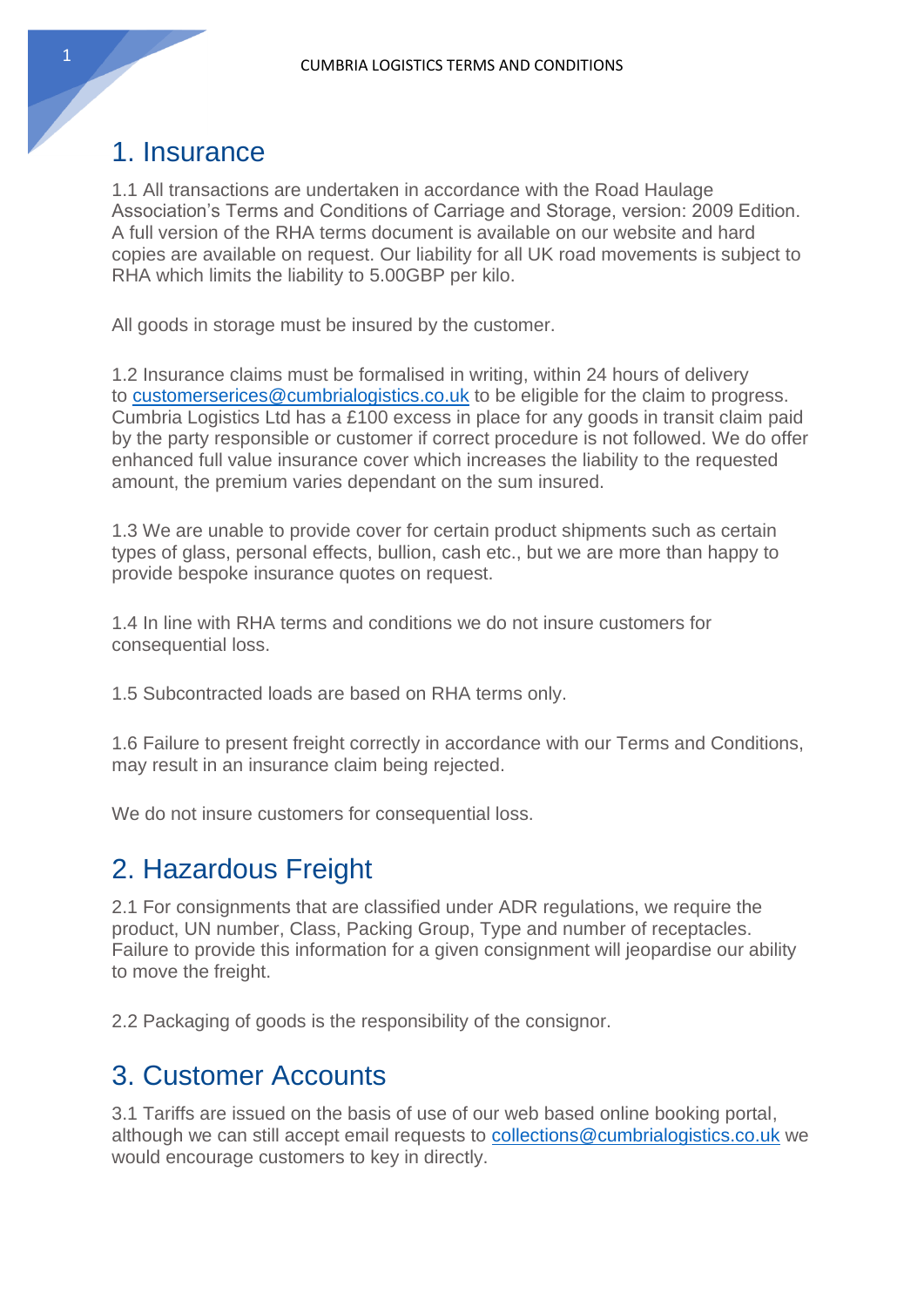3.2 Cumbria Logistics will not accept liability for any customer inputting errors. If you require an amendment to the shipment after booking online, please email [collections@cumbrialogistics.co.uk.](mailto:collections@cumbrialogistics.co.uk) Once the amendment has been actioned you will receive a confirmation email.

3.3 Amendments will not be accepted in any other format and must be sent by 1500hrs on the day of collection.

3.4 It is the responsibility of the customer to notify us in writing of any change to the agreed trading account following the completion of the initial account set up. This includes keeping all contact details up to date by emailing accounts@cumbrialogistics.co.uk

### 4. Fuel Surcharge

4.1. We reserve the right to charge a variable fuel surcharge on the consignment price from our fuel escalator.

# 5. Payment Terms

5.1 Credit is granted on the strength of robust credit check procedures. If granted, standard terms are 30 days net monthly, unless otherwise agreed. If no credit facility is granted, payment will be required prior to uplift of freight.

# 6. Cancellation Charges

6.1 We reserve the right to apply reasonable cancellation charges at our discretion.

# 7. Proof of Delivery

7.1 PODs are viewable and printable from our online portal. We do not return hard copy PODs to customers.

7.2 We do not accept that non-provision of a proof of delivery provides reason to withhold payment of our freight invoice and all our invoices are due for payment within the allotted terms. If any PODs are not available on our online portal, a request should be emailed to [customerservices@cumbrialogistics.co.uk.](mailto:customerservices@cumbrialogistics.co.uk)

# 8. Quoted Validity

8.1 Please note that all quotes issued are valid for one calendar month unless otherwise stated.

# 9. Invoice Queries

9.1 All invoice queries must be directed to [john@cumbrialogistics.co.uk](mailto:john@cumbrialogistics.co.uk) and raised within 14 days of date of invoice. Queries will be acknowledged within 24 hours and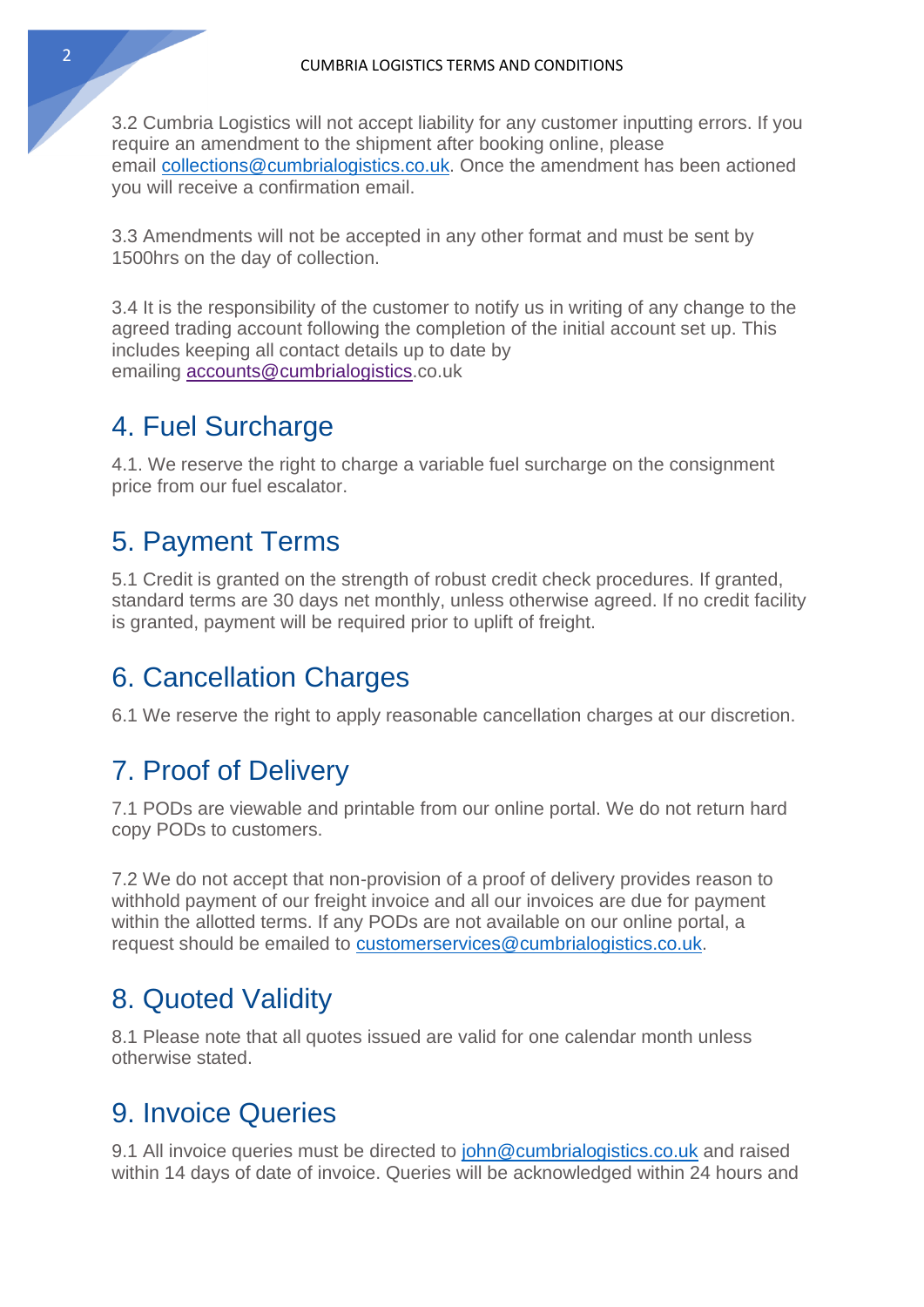we aim to resolve them within 7 working days. Payment of invoices cannot be delayed by queries lodged with Cumbria Logistics or otherwise. All invoices should be paid in line with agreed credit terms.

### 10. Freight Presentation

Please note the following minimum requirements for freight presentation. Cumbria Logistics reserve the right to stop any shipment where the freight presentation appears unsuitable for road transport. Pallets that appear unstable maybe decked and reworked at a cost to the customer. It will be the driver's discretion to refuse any freight deemed unsafe to travel.

### 10.1. Wrapping

Freight needs to be securely attached to the pallet. Goods should be wrapped securely on all sides and across the top so the goods are completely sealed with sufficient layers to prevent goods moving independently of the pallet.



Pallet cones are available for purchase for fragile non-stack freight. Please contact [customerservices@cumbrialogistcs.co.uk](mailto:customerservices@cumbrialogistcs.co.uk) for price and availability.

#### 10.2. Labelling

All pallets must be labelled clearly on one short side using a label generated from the online booking platform. Freight that cannot be identified by a correct label will be held back due to insufficient information which will affect our ability to deliver on time. Cumbria Logistics will not accept responsibility for incorrect or inadequately labelled pallets. Ensure all labels are firmly fixed to the pallets.

#### 10.3 Customer Label Printers

Where appropriate Cumbria Logistics will install Zebra label printers into customers' premises. The use of these printers will be agreed in writing through a separate policy document. Customers are responsible for labelling accurately.

#### 10.4 Bagged Product

- We advise the product should not overhang the base dimensions of the pallet
- We advise goods to be guarded with cardboard up from the base of the pallet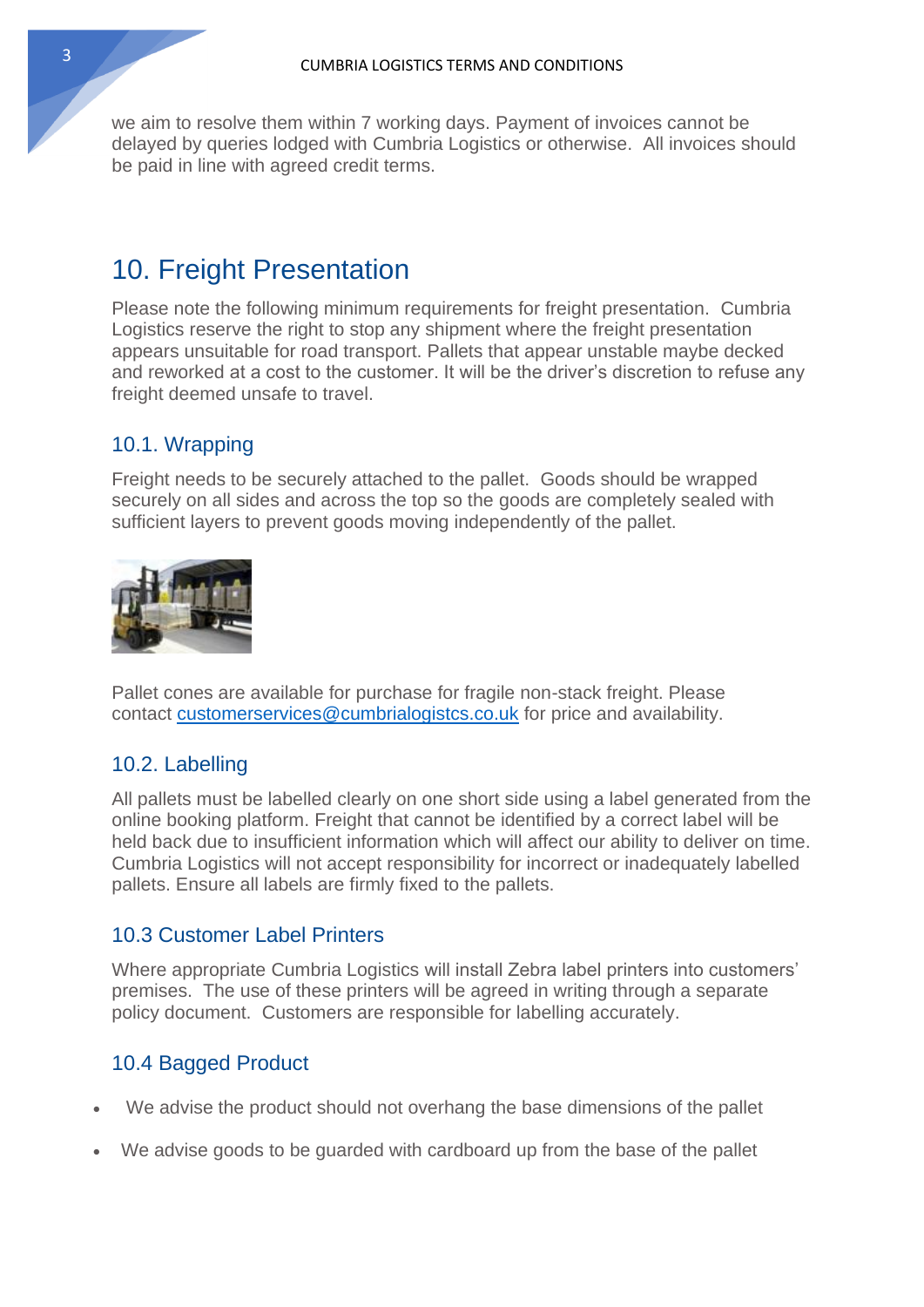We advise goods to be protected with a cardboard layer card on the top of the

pallet

• And be securely wrapped to the wooden pallet



Insufficient Protection



Correctly Protected Bagged Product

#### 10.5 Bottled Product

- Each layer of bottles must sit in a tray to restrict lateral movement.
- A layer of cardboard must be used to separate each layer of product.
- Sufficient wrap must be applied to ensure that the bottles cannot move or 'bulge'

during transport. This is a minimum of  $5 - 6$  layers.

• Pallets that appear unstable maybe decked and reworked at a cost to the customer.

#### 10.6 Hazardous Drums

All drums must be secured to the pallet. Below is an image demonstrating the correct procedures for securing drums in place with banding. Alternatively shrink wrap can be used to secure the drums to the pallet but ensure the wrap goes around the base of the pallet and drums.

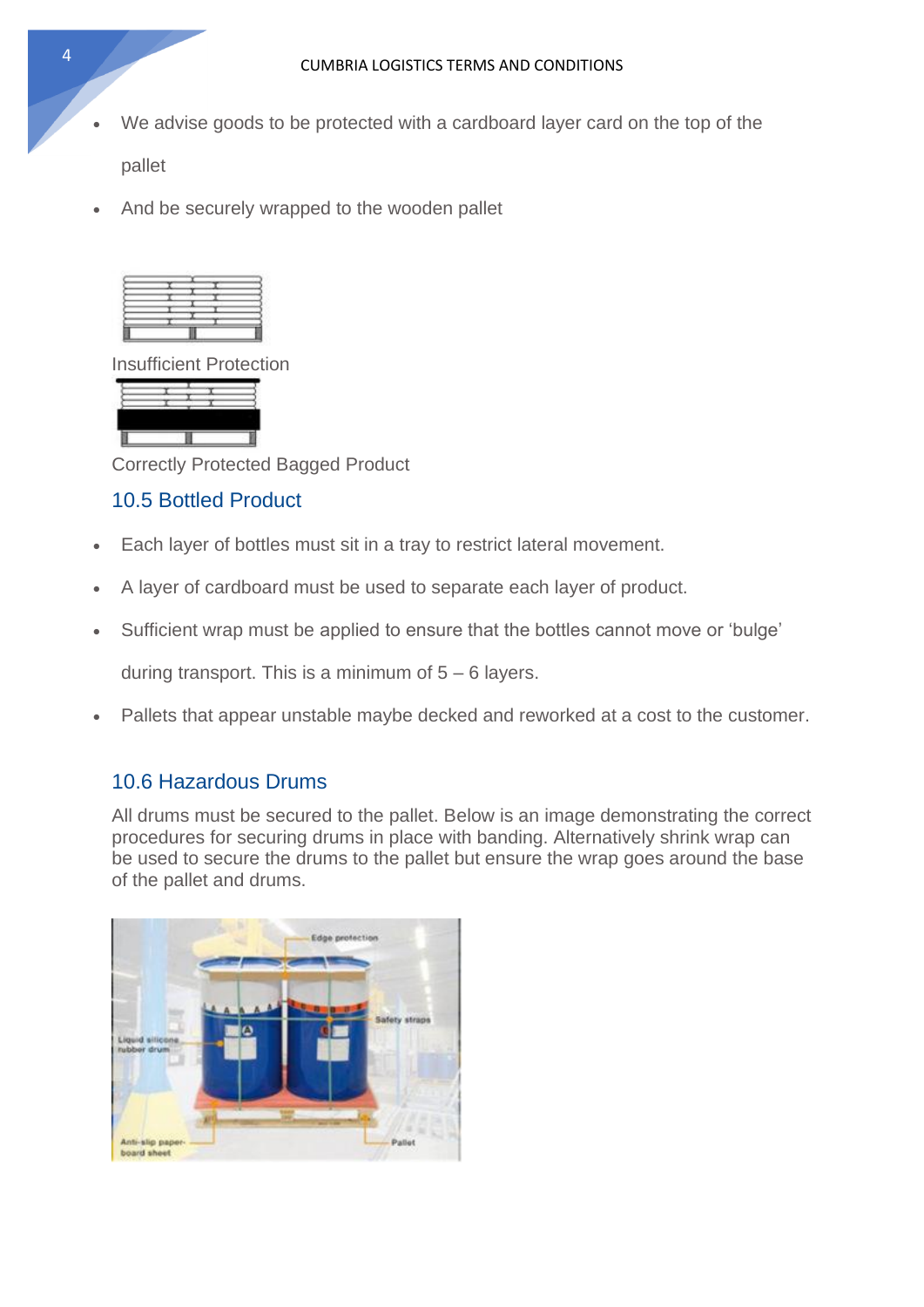Any freight which is deemed unsafe, will be checked and a charge will be incurred for securing the freight correctly.

#### 11. Sharp Items/Wire Products

Any sharp items or wire products (e.g. barbed wire) must be shipped with sufficient protective packaging to ensure that the goods cannot come loose or cause damage to the surrounding pallets or vehicles.

Additional banding, plastic, cardboard or any other suitable covers should be used to eliminate the risk of damage to other surrounding pallets or vehicles and keep the product secured to the pallet.

All freight should remain inside of the footprint of the pallet base to avoid unnecessary damage. Should damage occur, and evidence proves it was down to the lack of packaging, the customer could be held liable for any associated costs.

#### 11.1 Pallet Weights

Any pallet to be delivered by tail lift must not exceed 1000kg. Where a small vehicle (7.5T) is required, maximum tail lifted weight is restricted to 750kgs. Please contact [customerservices@cumbrialogistcs.co.uk](mailto:customerservices@cumbrialogistcs.co.uk) for more information for pallets exceeding the above.

#### 11.2 Declaring pallet sizes

It is the customers responsibility to declare the pallet size and weight correctly. By under declaring this could result in a possible delay in service. Any discrepancies raised by another depot or delivery agent will be charged accordingly to the true size of the pallet.

Please note it is not the drivers responsibly to make sure customers despatches are manifested correctly

### 12. Reverse Collections (3rd Party Collections)

For collections outside of local postcodes of CA,DG and TD these will need to be booked online or via email to collections@cumbrialogistics.co.uk by **1130hrs** for same day collections, Monday – Friday.

For Hazardous freight collections outside the local postcodes of CA,DG and TD postcodes must be booked the day prior to collection.

# 13. Freight Collection Window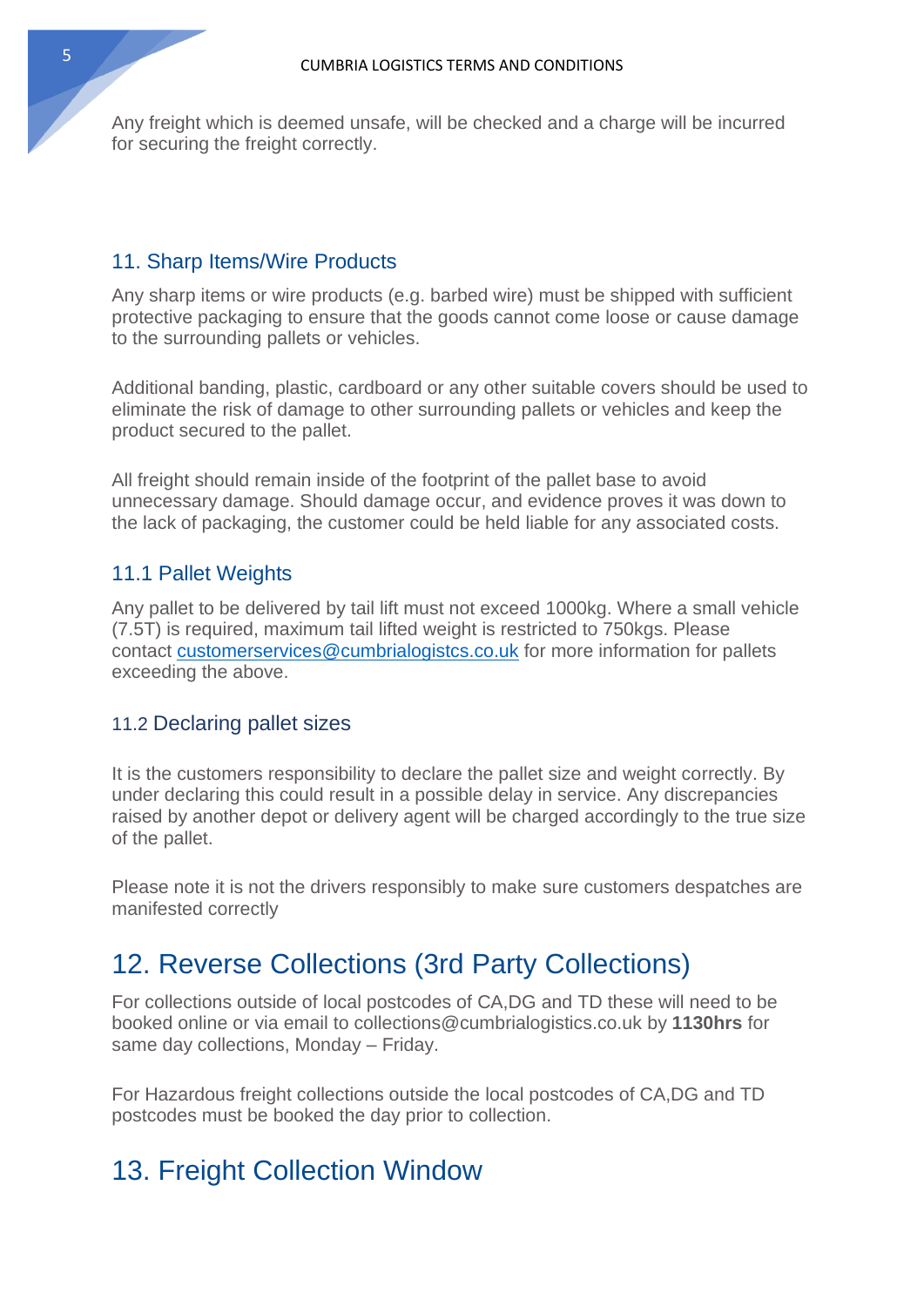Our standard collection window is within 0900 – 1700hrs unless otherwise specified. Goods need to be available for collection at any point during this window.

We do not offer a timed collection service. A wasted charge will be applied if the freight is not ready when our vehicle arrives to collect the booked freight.

If a collection manifest is signed by a driver he is signing for the number of pallets and not specific pallets.

Please note that we do not offer a pallet exchange service.

### 14. Freight Delivery Window

Our standard delivery window is within 0900 – 1700hrs unless otherwise specified or booked. Customers should ensure that there is someone on site to receive the goods. If no-one is available to sign for the goods we reserve the right to return them to our depot. Any redelivery following such action would be charged to the customer.

Where roads are closed or no access available we reserve the right to return the goods to our depot and redeliver on another occasion. Where Cumbria Logistics is not at fault for the delivery failing there will be a charge for the redelivery.

### 15. Nature of Delivery

#### 15.1 Kerb Side

All deliveries are to kerb side only unless prearranged before collection. Any additional requirements may incur additional charges and must be confirmed in writing by Cumbria Logistics. None of our drivers are required or insured to hand ball goods from the wagon or into premises, this will be done at the drivers discretion

#### 15.2 Tail Lift Deliveries

15.2.1 All network deliveries have the option to be booked with a tail lift delivery.

15.2.2 Where it is safe to do so the driver will use the tail lift to unload the goods and make a kerb side delivery.

15.2.3 Tail lift deliveries must be on flat ground which can have a pump truck moved easily over it.

15.2.4 Tail lift deliveries can be made on all pallets not exceeding 1.2 x 1.2 x 2.2m and 1000kg in weight.

15.2.5 Where a small vehicle is requested tail lift deliveries can only be made on pallets not exceeding 1.2 x 1.2 x 2.2 and 750kg in weight.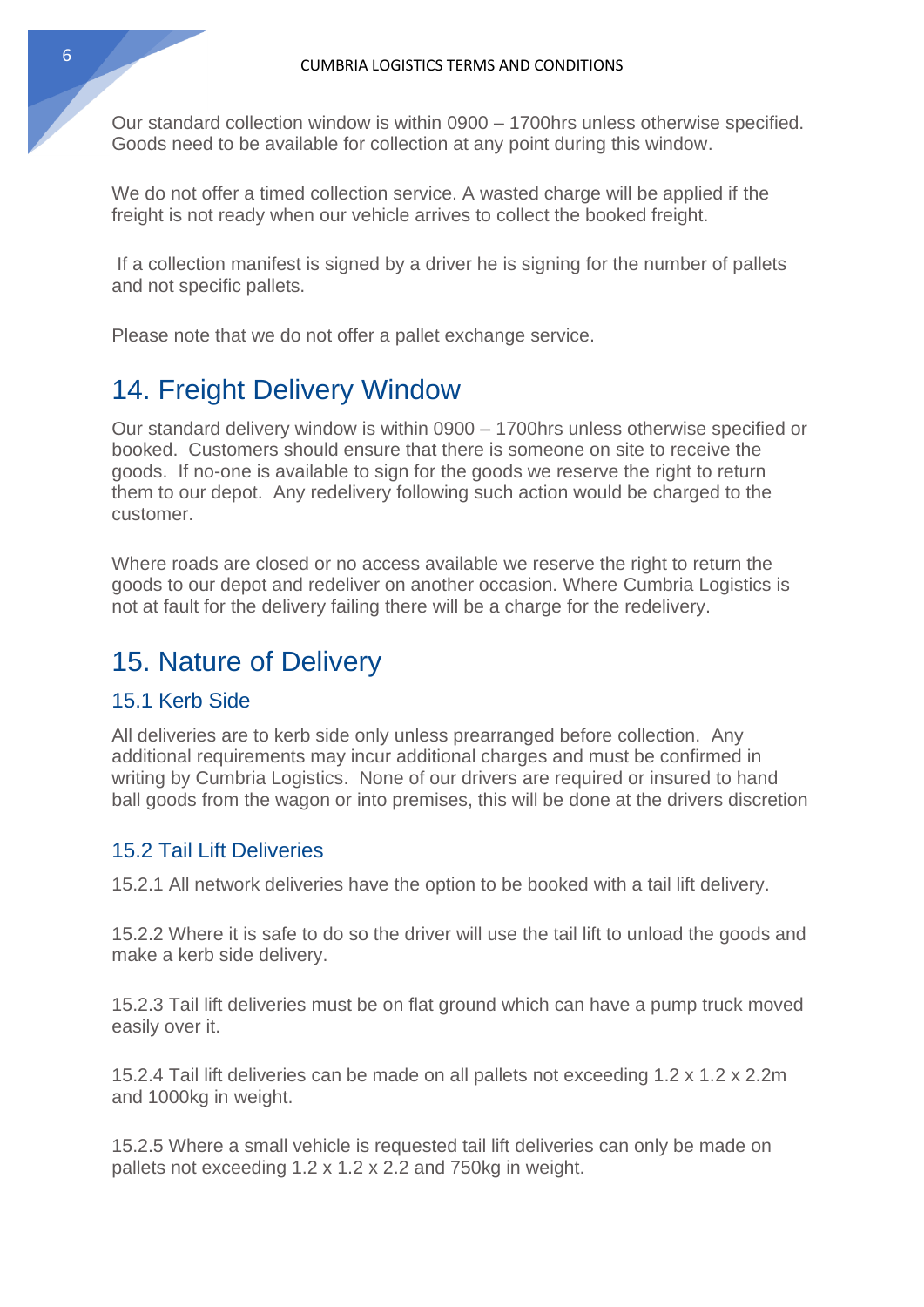15.2.6 In all instances the driver has the final say as to whether a tail lift delivery is safe and possible in the location they find themselves delivering to.

If the delivery point can only access can only accommodate a van this would be done by special request, Cumbria Logistics is not obliged to provide a van delivery service. Each van job would be price individually. Tail lift weight would also be affected.

#### 16. Handball Deliveries.

16.3.3 If it is requested that the goods be taken into a premises or through a doorway, the driver is not obliged to do this. The driver must not lose sight of their lorry whilst performing this task. Any hand ball will be undertaken at the drivers discretion.

#### 16.1 Advanced Notice of Delivery

Should you require a call to the delivery point prior to delivery please ensure that all contact details have been included at the time of booking (in the delivery instruction box).

Please note that, given the nature of our delivery process, this will be done on a best endeavours basis and we cannot guarantee that the driver will be in a position to call ahead of delivery.

#### For deliveries made via the Hazchem network

| <b>Service Level</b>  | <b>Collection Day</b> |
|-----------------------|-----------------------|
| $A - Next$ Day        |                       |
| $B - 48$ Hour Economy |                       |

Please note that economy deliveries through the Hazchem network are eligible for delivery on any day (2 or 3) the choice of which is at the discretion of the delivery depot. If delivery dates are fixed we reserve the right to charge next day rates as the flexibility of an economy shipment has been removed.

The following points apply to all shipments made through the Hazchem network:

• The following classes can be carried: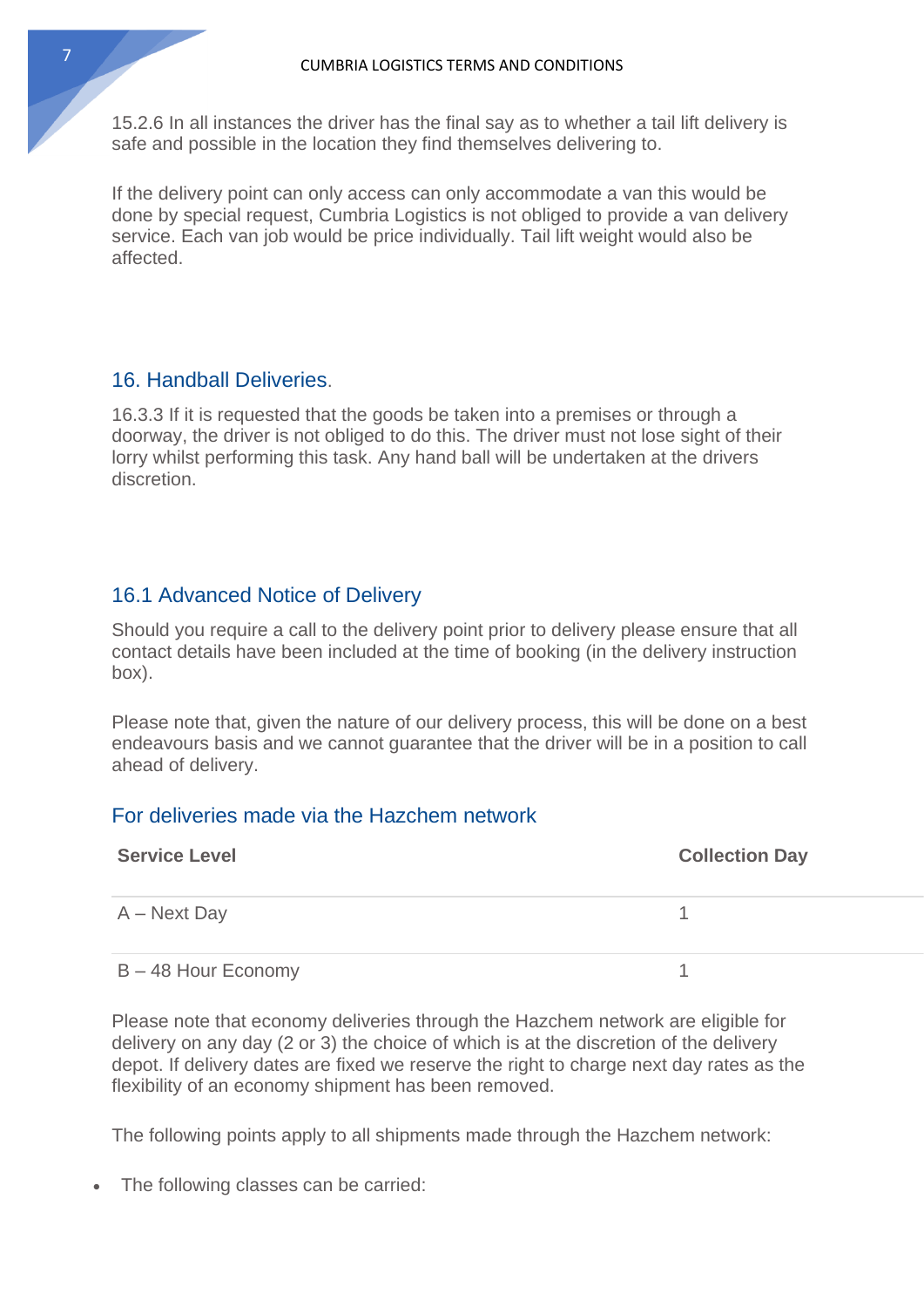o Class 2 Compressed Gases



- o Class 3 Flammable Liquids
- o Class 4 Flammable Solids [Excl. 4.1 with class explosive secondary



o Class 5.1 & 5.2 Oxidizing Agents [Excl. 5.2 temp controlled / with class 1

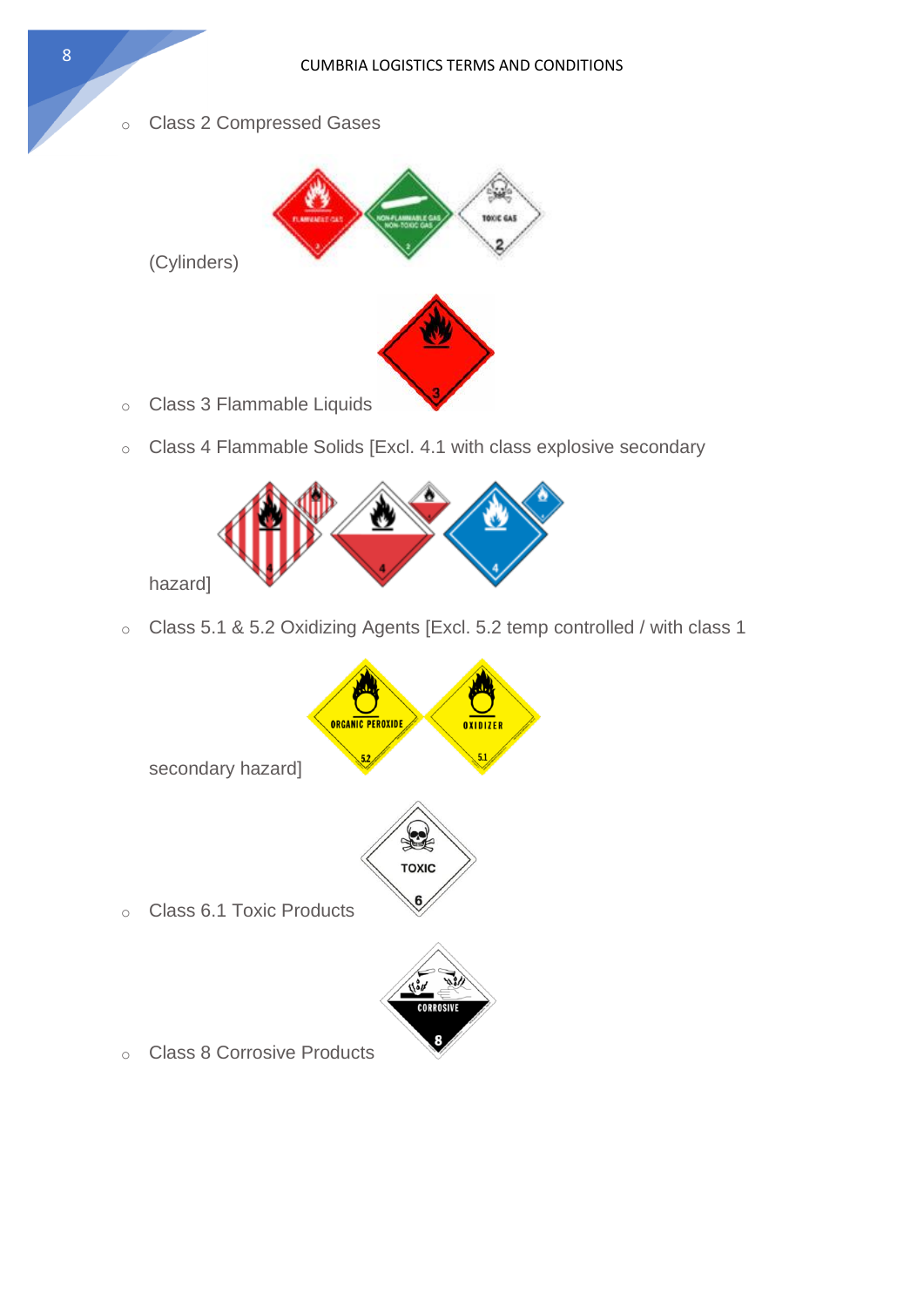- o Class 9 Miscellaneous (Inc. Environmental Hazardous Material)
- o Class X Industrial Goods / Non Hazardous
- o Class Z Aerosols / ADR Parcels / Mixed ADR on a pallet
- The following classes CANNOT be carried:
	- o Food Products [unless under 'ADR' scope e.g. Ethanol Spirit]
	- o Waste Products



- o Class 1 Explosive Materials
- o Class 6.2 Biologically Infectious Products



- o Class 7 Radioactive Products ['EX' excepted quantities allowed]
- $\circ$  Non-networkable products (i.e. Cyanides, HF, et el.) freight that can only be transported direct.
- Customers must provide their own paperwork for all shipments and this must conform to DG standards, clearly showing the UN number, Name of Goods, Class, Packing Group, Description of Packaging and Tunnel Code.
- Saturday deliveries are by arrangement only and will require the agreement of the delivery depot concerned.

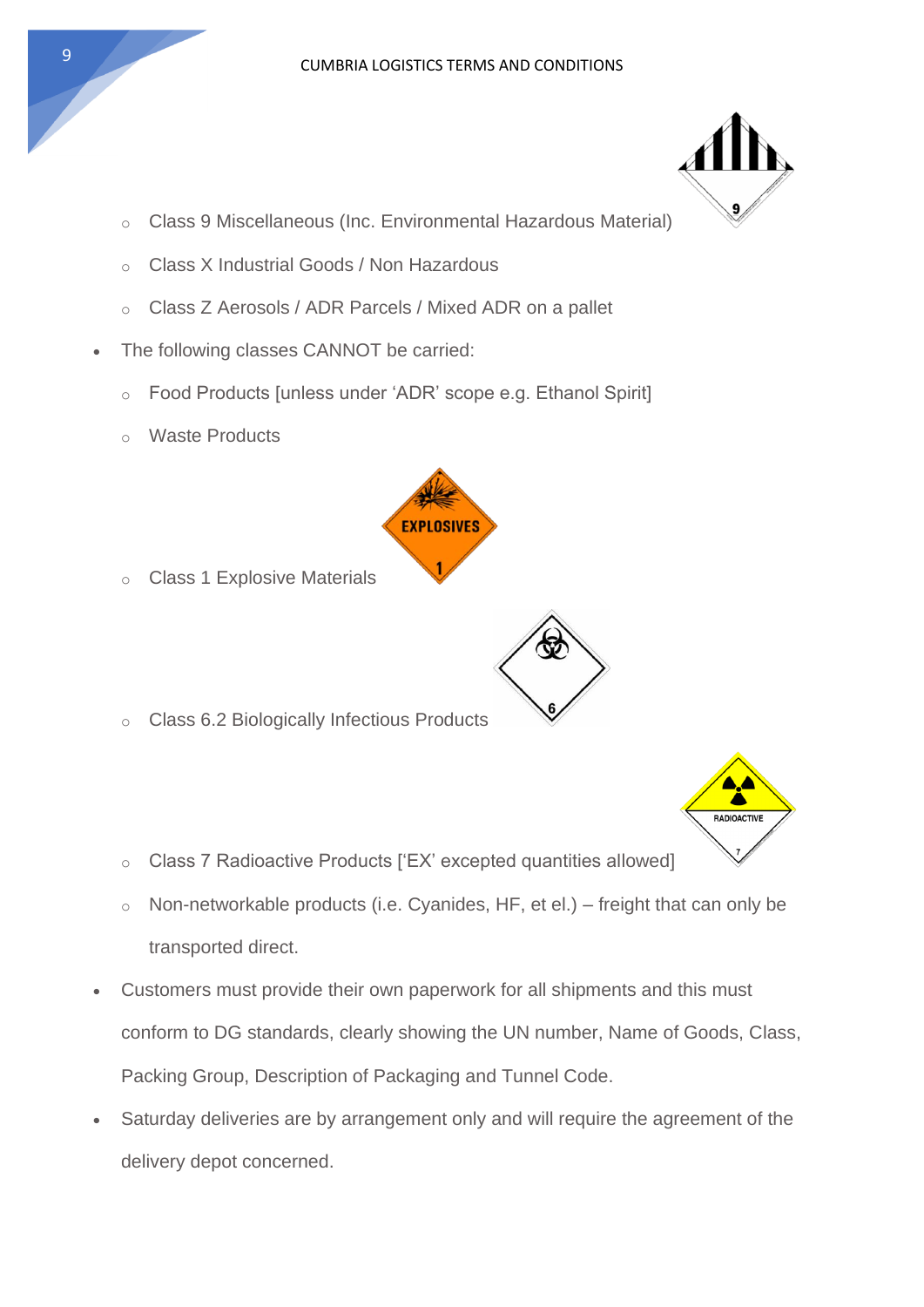- Hazardous Parcels will only be delivered during the window of 0900hrs and 1700hrs. Timed surcharges are not applicable to these items.
- Where a parcel is booked for a postcode that only has a pallet delivery service goods will be sent as a pallet and charged as such. Please refer to our website for our service level restrictions.
- All consignments booked for a residential service will require a customer telephone number or the freight will be held up until one is provided.
- A customer telephone number must be provided on booking for all deliveries that

require a residential service (RS). Failure to do so, will delay the freight being delivered.

#### For deliveries made by our Groupage or Full Load service

These will be agreed in writing prior to the collection of the goods.

### 17. Amendments to Bookings & Cancellations

17.1 If you require any amendments to any details of booked freight, please email [customerservices@cumbrialogistics.co.uk](mailto:customerservices@cumbrialogistics.co.uk) by 1500hrs on the day of collection, and followed up with a confirmation phone call.

17.2 All cancellations must be made by sending an email to [customerservices@cumbrialogistics.co.uk.](mailto:customerservices@cumbrialogistics.co.uk) Where cancellations are made at short notice Cumbria Logistics reserves the right to apply a cancellation fee. Full load cancellations are required by 12 noon on the day previous to collection.

17.3 Any amendments/cancellations made after 1600hrs on the day of collection or where notification has not been received, the full consignment charge will be applied.

### 18. ETA Provision

18.4 Any information given will be "estimated" and cannot encompass unforeseen circumstances such as congestion or road works.

# 19. Booking In

A 'BOOK IN' service is a free of charge service for all non hazardous freight. The customer will receive a call within 48hrs from despatch from the delivery depot where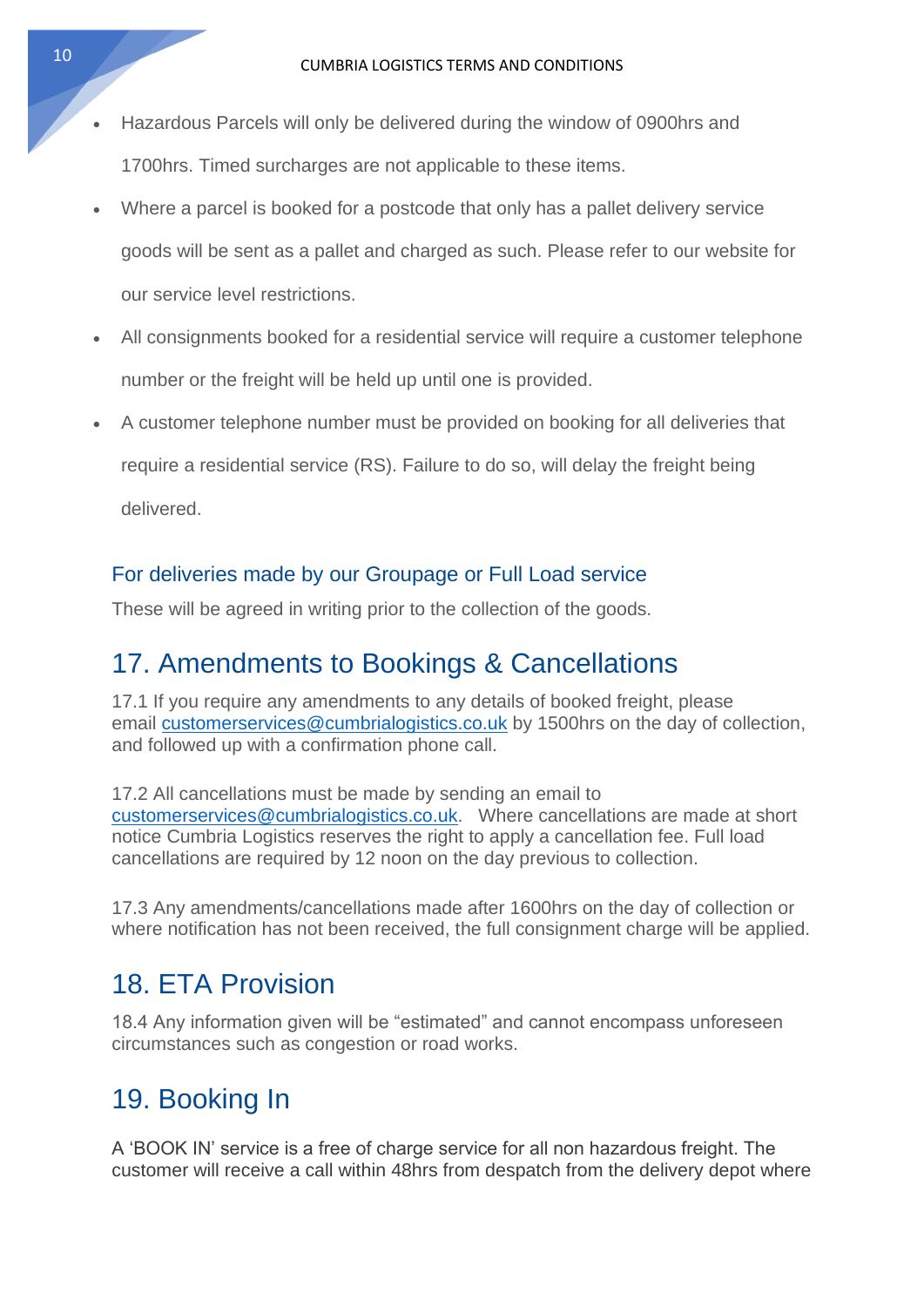they will arrange a mutually convenient day that suits both parties. Charged at economy rate.

For all Hazardous book in deliveries there will be a £7.50 surcharge

### 20. Customer Paperwork Usage

If you wish to use your own paperwork as a POD, a copy must be fixed to one of the pallets within the consignment. In addition a complete copy must be emailed to [customerservices@cumbrialogistics.co.uk](mailto:customerservices@cumbrialogistics.co.uk) by 1700hrs on the day of collection, If no email sent or hard copy with he driver then our own standard paperwork will be used.

### 22. Customer Contact

We may need to contact customers during the day to discuss deliveries and collections. Customers should be available between the hours of 09:00hrs – 17:00hrs for phone and email contact.

It is the responsibility of the customer to keep all contact details up to date. All changes should be emailed to [customerservices@cumbrialogistics.co.uk](mailto:customerservices@cumbrialogistics.co.uk) immediately.

### 23. Health & Safety of Customers and their Clients during Deliveries

Cumbria Logistics will accept no responsibility for injury to any person during the collection or delivery of goods. No one except delivery company staff should be on the delivery vehicle or any associated part e.g. a tail lift, all other persons should stand well clear.

### 24. Regional Distribution Centre Deliveries

All deliveries going into an RDC must be booked in by the sending customer. Although you will be given a dedicated time slot the delivery depot may consolidate all their daily deliveries into 1 slot.

All relevant paperwork and reference numbers must be sent before despatch.

Cumbria Logistics will not be responsible for any fines an RDC may charge a customer. This is a contract between the sender and delivery point.